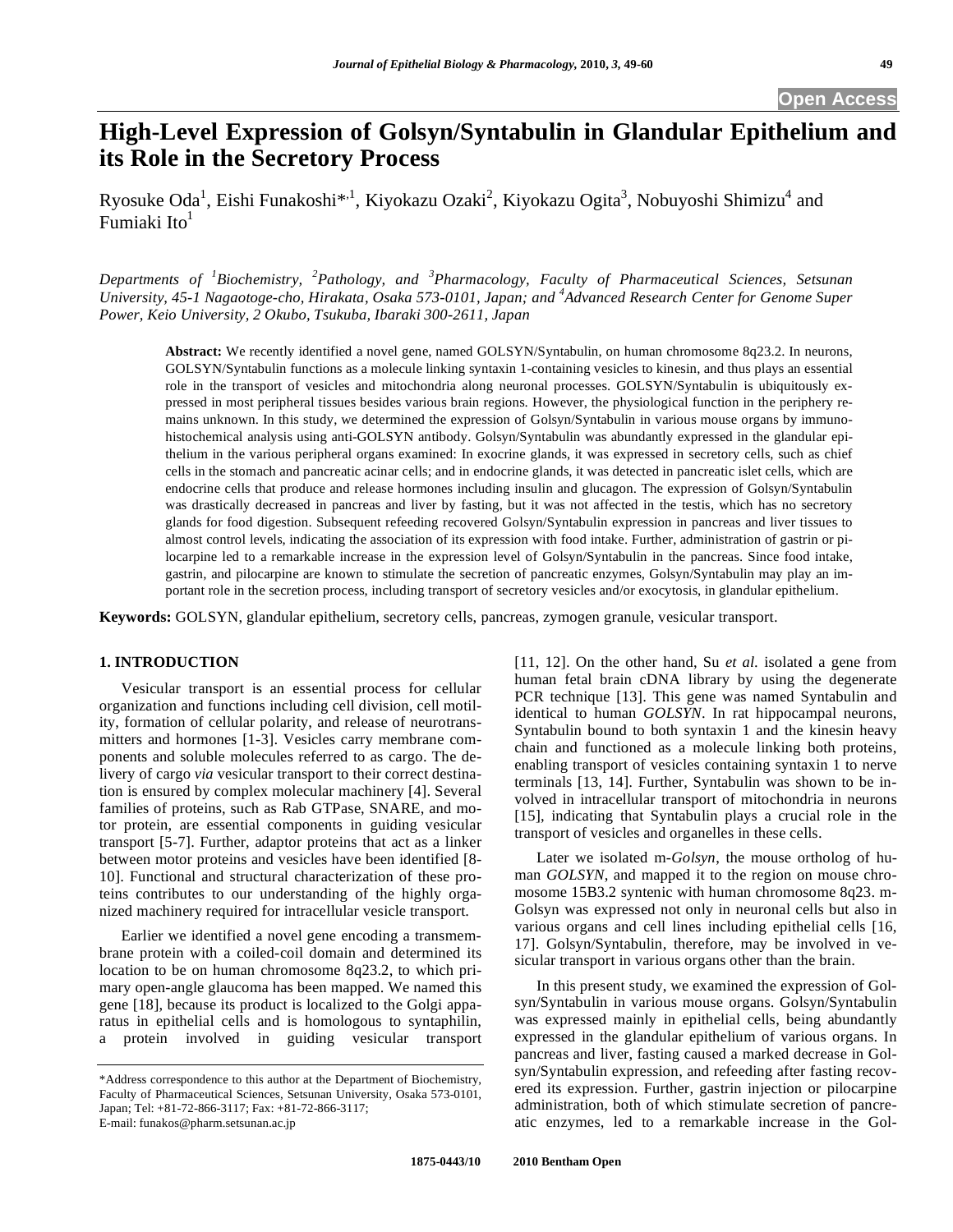syn/Syntabulin level in the pancreas. These findings indicate that the expression level of Golsyn/Syntabulin is closely associated with the secretory process, suggesting that this molecule is an important component in guiding vesicular transport.

## **2. MATERIALS AND METHODOLOGY**

#### **2.1. Reagents**

 The following materials were purchased from the sources indicated: pilocarpine and gastrin from Sigma Chemical Co. (Saint Louis, MO); Histofine from Nichirei Co. (Tokyo, Japan); and Vectastain ABC kit and biotinylated anti-rabbit IgG antibody from Vector Laboratories Inc. (Burlingame, CA). Sources of other materials are given in the text.

## **2.2. Antibodies**

 Rabbit anti-GOLSYN antibody was generated as described previously [18]. The following antibodies were purchased from the sources indicated: anti- $\beta$ -actin antibody from Abcam Ltd. (Cambridge, UK); horseradish peroxidaseconjugated, swine anti-rabbit immunoglobulins from Dako Cytomation (Carointeria, CA); anti-mouse Ig, peroxidaselinked species-specific whole antibody from Amersham Biosciences (Piscataway, NJ).

## **2.3. Animals and Treatment with Gastrin and Pilocarpine**

 Adult male ddY mice weighing 25 to 30 g (Japan SLC, Hamamatsu, Japan) were housed in metallic breeding cages in a room with a light-dark cycle of 12 hours/12 hours and humidity of 55% at 25ºC, with free access to food and water for at least 2 days before use. In the fasting group, the mice were housed with free access to only water for 24 hours. In the refeeding group, the animals were housed with free access to both food and water for 24 hours after the fasting period. For administration of gastrin, the mice were injected subcutaneously with 1 mg/kg of gastrin at 24 hours after fasting. For pilocarpine administration, other mice, housed with free access to food and water, were injected intraperitoneally with 66 mg/kg of pilocarpine and had free access to food and water until decapitation.

## **2.4. Preparation of Various Mouse Organs**

 The study protocol was approved by the Committee for Ethical Use of Experimental Animals at Setsunan University. All efforts were made to minimize animal suffering, to reduce the number of animals used, and to utilize alternatives to *in vivo* techniques. Mice were killed, and then their pancreas, liver, and testis were quickly removed and immersed into homogenizing buffer (10 mM Tris-HCl, pH 7.5, containing 1 mM EDTA, 150 mM NaCl, 5  $\mu$ g/ml leupeptin, 5  $\mu$ g/ml aprotinin, 1  $\mu$ g/ml pepstatin A, and 200 mM phenylmethanesulfonyl fluoride). The tissues were then homogenized by using a Physcotron NS-50 homogenizer. One-fourth volume of 4 x SDS sample buffer  $(1 \times$  SDS sample buffer = 62.5 mM Tris-HCl, pH 6.8, containing 2% SDS, 5% 2 mercaptoethanol, 10% glycerol, and 0.1% bromophenol blue) was added to each of the homogenates, which were then boiled for 5 minutes, and sonicated for 30 times. The resulting homogenates were subjected to immunoblot analysis.

#### **2.5. Immunoblot Analysis**

 Immunoblot analysis was performed as described previously [16]. Briefly, proteins separated by SDS-PAGE on 7.5% of slab gels were transferred electrophoretically for 75 minutes at 100V onto a polyvinylidene difluoride membrane (Millipore) in Transfer buffer (25 mM Tris, 192 mM glycine, 10% methanol). The membrane was then incubated overnight at 4ºC in Tris-buffered saline (TBS; 20 mM Tris-HCl, pH 7.5, containing 150 mM NaCl) supplemented with 10% non-fat milk. The membrane was next incubated with anti-GOLSYN antibody  $(1:100)$ , or anti- $\beta$ -actin antibody (1:2000) for 2 hours at room temperature. It was thereafter washed 3 times with TBS containing 0.02% Tween 20 and then incubated with HRP-conjugated anti-rabbit IgG antibody (1:1000) or anti-mouse IgG antibody (1:5000) for 1 hour at room temperature. Finally, the proteins were visualized by use of an ECL PLUS Western Blotting Detection System (Amersham Biosciences Corp.).

#### **2.6. Immunohistochemistry**

 Sections of mouse organs were prepared as described earlier [16]. Briefly, animals were perfused *via* the left ventricle of the heart with saline, under anesthesia by an intraperitoneal injection of pentobarbital (250 mg/kg, i.p.), and then perfused with 4% paraformaldehyde (PFA; Nacalai Tesque). After perfusion, the organs were removed, postfixed in 4% PFA for 24 hours at 4ºC, and then paraffin-embedded. Organ sections at 5 µm in thickness were cut and deparaffinized in xylene. Next the sections were immersed in 0.3% hydrogen peroxide in methanol for 5 minutes to block endogenous peroxidase activity. Then they were incubated with 1% normal goat serum (Vector) at room temperature for 1 hour for blocking, followed by incubation with anti-GOLSYN antibody (1:100) at 4ºC overnight in the presence or absence of an excess amount of the peptide used for the preparation of the antibody. After incubation with biotinylated anti-rabbit antibody against immunoglobulin G (1:200) for 30 minutes at room temperature, the antibody was detected with the avidin-biotin-peroxidase complex. Development was performed by incubation with diaminobenzidine (Nichirei Bioscience) for the times required to obtain brown-stained products. All sections were then counterstained with hematoxylin.

#### **2.7. Statistical Analysis**

Data were expressed as the means  $\pm$  S.E., which were obtained from 3 to 5 different experiments with 3 to 5 animals per group in each experiment. Statistical differences were evaluated by using Student's *t*-test. A p-value of less than 0.05 was considered to be statistically significant.

#### **3. RESULTS**

 To determine the expression of Golsyn/Syntabulin protein in mouse peripheral organs, we prepared sections of various organs from adult ddY mice and immunostained them with anti-GOLSYN antibody. The sections were then processed with hematoxylin-staining for the identification of Golsyn/Syntabulin-positive cells. The specificity of the signals obtained with the antibody was verified by the absence of a positive immunoreaction following the addition of an excess amount of the peptide used for the preparation of the anti-GOLSYN antibody.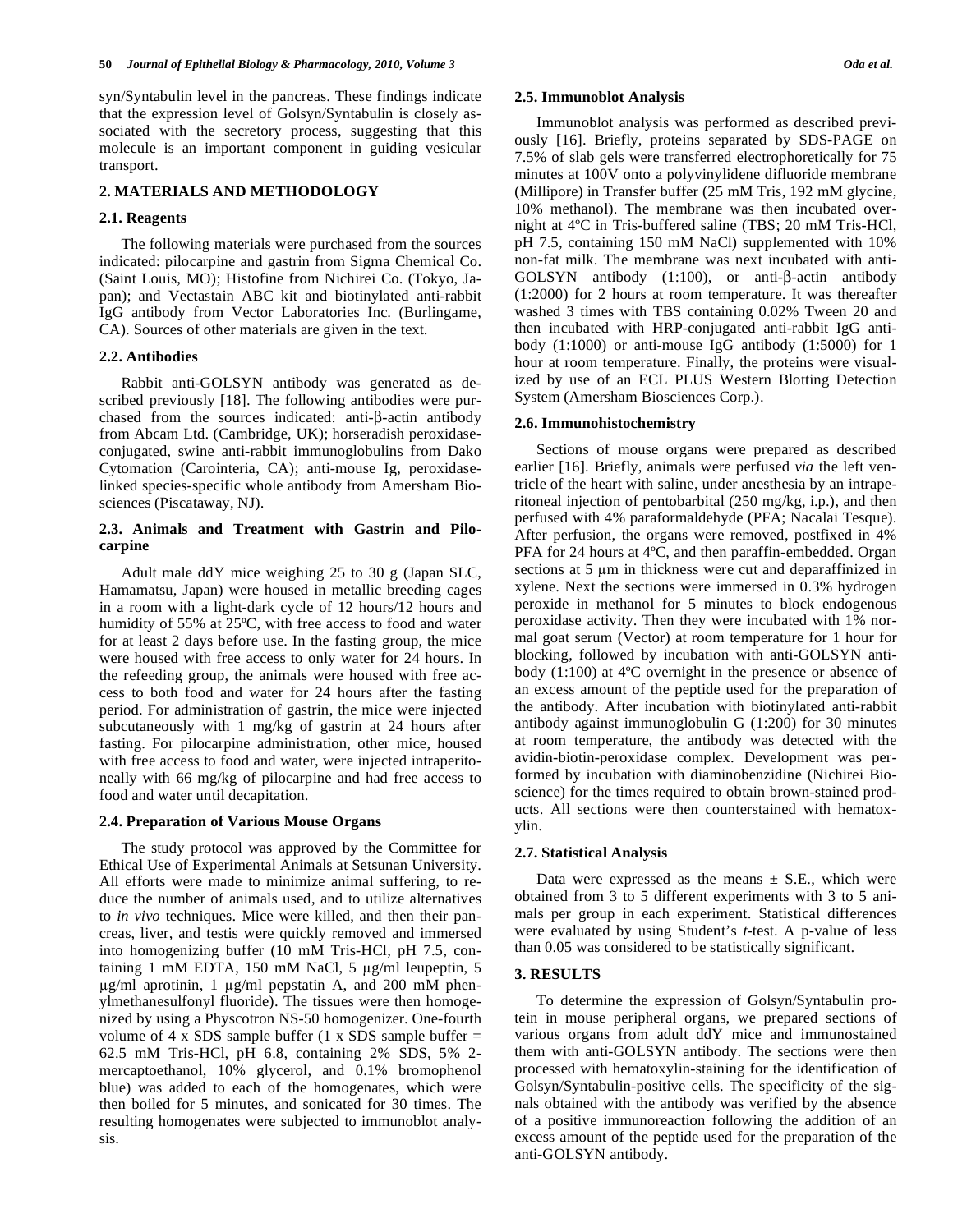# **3.1. Distribution of Golsyn/Syntabulin in Mouse Peripheral Organs**

# *3.1.1. Gastrointestinal Tract*

 Immunostaining of sections throughout stomach including the cardia and pylorus was performed. Strong signals for Golsyn/Syntabulin were observed in the fundic glands (Fig. **1A**) and in the simple columnar epithelium of the gastric pits (Fig. **1A** and **C**); whereas the signals were not detected in the presence of an excess amount of the peptide used for the generation of the antibody (Fig. **1B**). A magnified section of fundic glands revealed an intense staining of the chief cells, but not of the parietal cells (Fig. **1D**). The signal observed in these chief cells appeared to be stronger than that seen in the epithelial cells of the gastric pits (Fig. **1D** versus **A**, **C**). In contrast to these cells, the G cells, which are endocrine cells located at the pyloric glands, were weakly reactive with the antibody (data not shown). There was no significant difference in the expression pattern of Golsyn/Syntabulin in the various regions of the stomach (data not shown).

 Fig. (**2**) shows the distribution of Golsyn/Syntabulin in the small intestine. Strong signals for Golsyn/Syntabulin were observed in the intestinal villi and crypts (Fig. **2A**). An adjacent section of small intestine used as a specificity control (immunogen-absorbed antibody) is shown in Fig. (**2B**). Microscopic examination of the intestinal villi at high magnification demonstrated that Golsyn/Syntabulin was predominantly expressed in the absorptive epithelial cells and plasmocytes, but not in the goblet cells (Fig. **2C**). In the intestinal crypts, significant signal intensity was observed in the crypt cells of the epithelium, but not in Paneth cells (Fig. **2E**). Positive signals were also found in Meissner's submucosal plexus and Auerbach's myenteric plexus, both of which are distributed all over the small intestines (Fig. **2D** and **E**). The small intestine is anatomically composed of 3 different regions, the so-called duodenum, jejunum, and ileum; but there was no significant difference in the expression pattern of Golsyn/Syntabulin among these 3 regions (data not shown).

## *3.1.2. Lungs*

 Prominent signals for Golsyn/Syntabulin were observed in the bronchioles and the alveolar ducts (Fig. **3A**). Incubation of an adjacent serial section of lung tissue with the preabsorbed antibody failed to produce any staining (Fig. **3B**). Golsyn/Syntabulin was specifically expressed in the bronchiolar epithelial cells (Fig. **3C**). In the alveolar ducts, strong signals were detected in the alveolar type I cells; whereas no signal was found in the alveolar type II cells (Fig. **3D**). No significant signals were detectable in the other regions of the lung.



**Fig. (1). Mouse stomach sections immunohistochemically stained with anti-GOLSYN antibody.** 

Stomach was collected from ddY mice (5 weeks of age), and serial sections were prepared at thickness of 5 µm by use of a cryostat at -20°C. The sections were stained with anti-GOLSYN antibody, as described under "Materials and Methodology." DAB solution was used as the detection agent for Golsyn/Syntabulin immunoreactivity. All sections were counterstained with hematoxylin. (**A**) Gastric pits and fundic glands showing immunoreactivity to the anti-GOLSYN antibody. (**B**) Control experiment using anti-GOLSYN antibody preabsorbed with the peptide used for the generation of the antibody. Note that the control section in subsequent figures refers to the same type of control. (**C**) Epithelial cells of gastric pits (solid arrows). (D) Chief cells (solid arrowhead) and parietal cells (open arrowhead). Scale bars, 40  $\mu$ m. Counterstaining of sections with hematoxylin-eosin or periodic acid-Schiff indicated the expression of Golsyn/Syntabulin in epithelial cells of gastric pits and chief cells.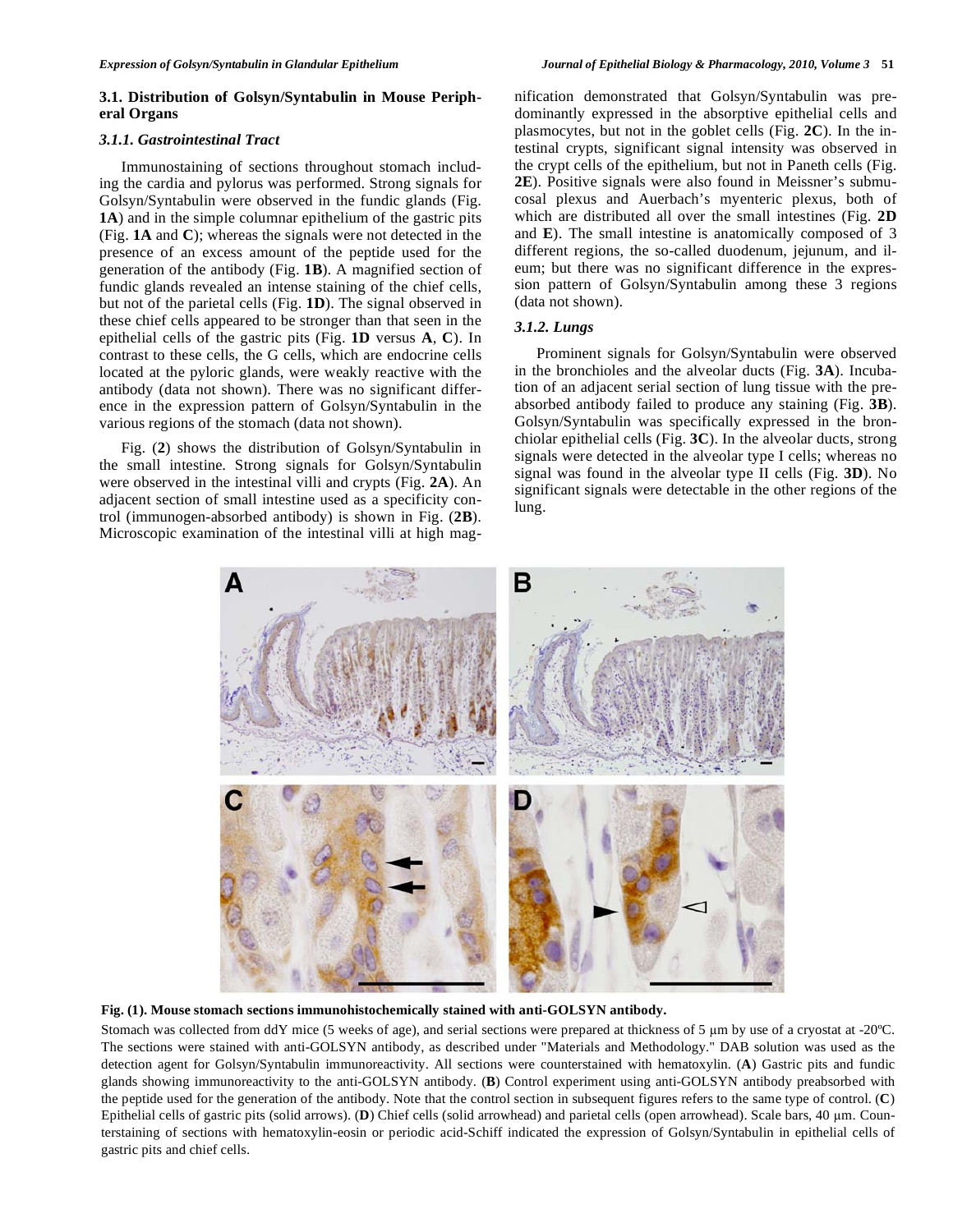

**Fig. (2). Immunohistochemical detection of Golsyn/Syntabulin in the mouse small intestines.** 

Sections were prepared from the small intestines of ddY mice and stained with anti-GOLSYN antibody and hematoxylin as described in the legend of Fig. (**1**). (**A**) Intestinal villus (IV) and intestinal crypts (IC). (**B**) Control section from the same region. (**C**) Absorptive epithelial cells (open arrowheads), plasmacytes (solid arrowheads), and goblet cells (arrows). (**D**) Meissner's submucosal plexus (solid arrow). (**E**) Auerbach's myenteric plexus (solid arrow) and Paneth cells (open arrow). Scale bars, 40 m.



**Fig. (3). Immunohistochemically stained sections of mouse lung.** 

Sections of lung were stained with anti-GOLSYN antibody and counterstained with hematoxylin. (**A**) Respiratory bronchiole (RB), alveolar ducts (AD), and alveoli (**A**). (**B**) Control section (**C**) Bronchiolar epithelial cells (solid arrowheads) of the bronchiole. (**D**) Alveolar type I cells (solid arrows) and alveolar type II cells (open arrows) of the alveolar ducts. Scale bars, 40 m.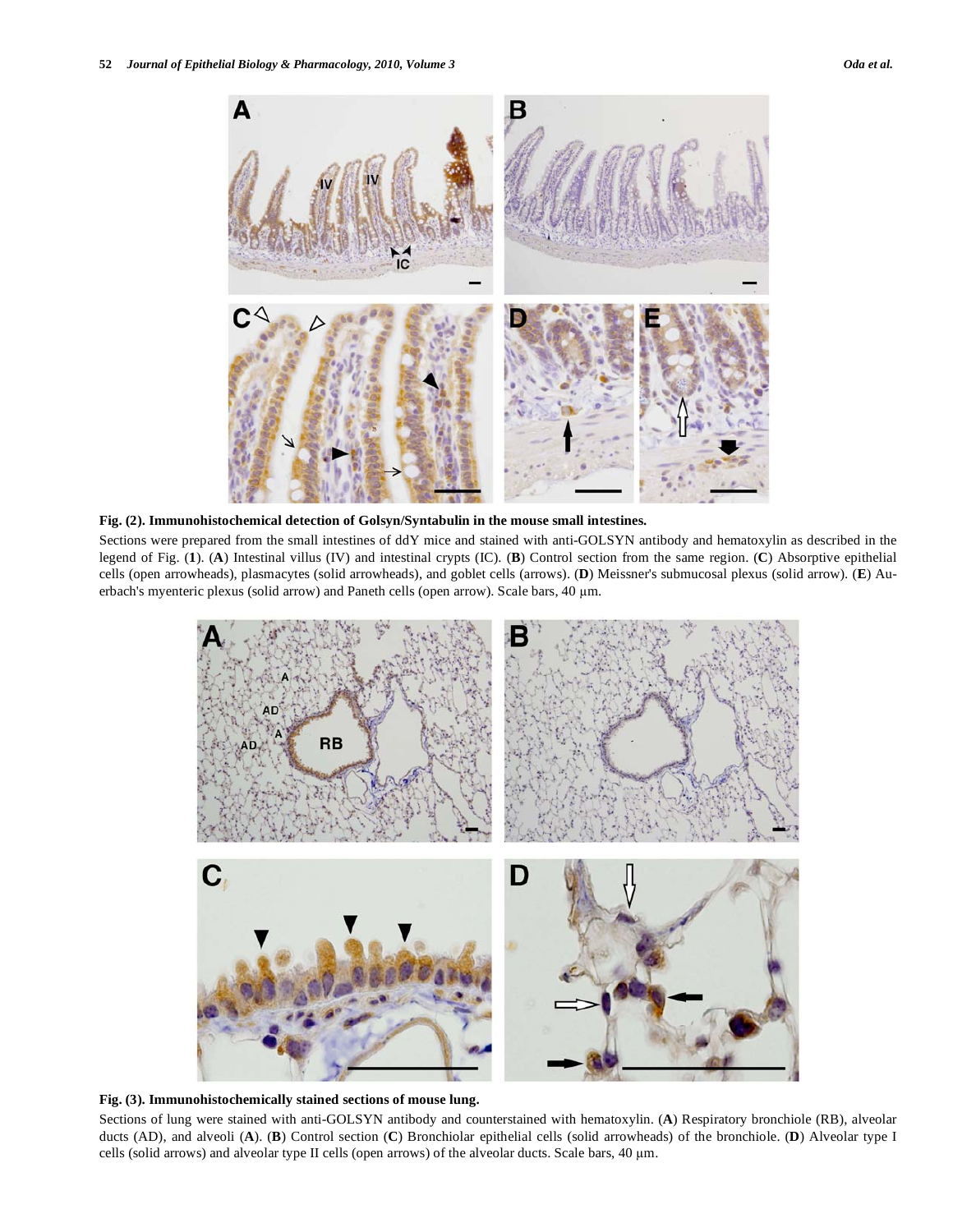

**Fig. (4). Immunoreactivity of mouse pancreas with anti-GOLSYN antibody.** 

Sections of pancreas prepared from ddY mice were stained with anti-GOLSYN antibody and hematoxylin, as described in the legend of Fig. (**1**). (**A**) Islet of Langerhans (IH) and lobule (L) in pancreatic lobes. (**B**) Control section. (**C**) Pancreatic islet cells (open arrowheads). (**D**) Pancreatic acinar cells (solid arrowheads). Scale bars, 40 µm.

#### *3.1.3. Pancreas*

 Strong signals for Golsyn/Syntabulin were detected throughout the pancreatic lobules (Fig. **4A**). A control section of pancreas incubated with the preabsorbed antibody gave no immunoreaction (Fig. **4B**). Higher magnification revealed intense signals in the pancreatic islet cells (Fig. **4C**) and the pancreatic acinar cells (Fig. **4D**). No significant signal was observed in the other regions of the pancreas.

## *3.1.4. Male Reproductive Tract*

 In the testis, strong signals for Golsyn/Syntabulin were observed in the seminiferous tubules, but not in the stroma (Fig. **5A**). An immunoabsorbed control is shown in Fig. (**5B**). Higher magnification of the seminiferous tubules demonstrated an intense signal in the seminiferous epithelium (Fig. **5C**, **D**, and **E**). In the seminiferous epithelium, strong signals were located in the spermatocytes (Fig. **5C**) and spermatids (Fig. **5D**), but no significant signals were found in the Sertoli cells or spermatogonia (Fig. **5E**). Weak signals were observed in the spermatozoa (Fig. **5E**), but they were also detected in those stained with anti-GOLSYN antibody in the presence of the antigen (data not shown).

 In the epididymis, strong signals for Golsyn/Syntabulin were observed in the ductus epididymis (Fig. **6A**). As shown in Fig. (**6B**), the signals were not observed in the sections of epididymis used as a specificity control. An intense signal was observed in the tall columnar cells, where it was mainly distributed in the peri-nuclear region (Fig. **6C** and **D**). On the other hand, no signal was observed in the spermatozoa within the lumen of the ductus epididymis (Fig. **6C** and **D**).

 In the prostate, Golsyn/Syntabulin was abundantly expressed in the epithelium of prostate glands and deferent ducts (Fig. **7A**, **C**, and **D**). The specificity control for the prostate is shown in Fig. (**7B**). Golsyn/Syntabulin was not distributed equally in the epithelial cells of the deferent ducts, as it was distributed on the basolateral side of the cytoplasm (Fig. **7D**). Golsyn/Syntabulin was also detectable in the epithelial cells of the vesicular glands and coagulation glands (data not shown).

## **3.2. Changes in Expression Level of Golsyn/Syntabulin in Pancreas by Fasting and Refeeding**

 As was shown in Fig. (**4**), strong expression of Golsyn/Syntabulin was detected in the pancreatic acinar cells. These cells are known to contain many secretory vesicles, called zymogen granules, which contain digestive enzymes such as trypsin and amylase, and they secrete these enzymes into the pancreatic ducts [19]. To investigate the role of Golsyn/Syntabulin in the pancreatic secretion process, we examined the expression of Golsyn/Syntabulin in the gland during fasting and refeeding, which actions affect the secretion of pancreatic juice *via* secretory vesicles. Immunoblotting with anti-GOLSYN antibody revealed that a single band with a molecular mass of approximately 90 kDa was detected when immunoblot analysis of the pancreas, liver, and testis was conducted (Fig. **8**). In the pancreas and liver, fasting for 24 hours drastically decreased the expression levels of Golsyn/Syntabulin, which were decreased to 20% and 50%, respectively, of the expression levels in the fed control mice. Refeeding for 24 hours after this fasting recovered its level to about 80% of the control level in both pancreas and liver (Fig. **8**). On the other hand, neither fasting nor refeeding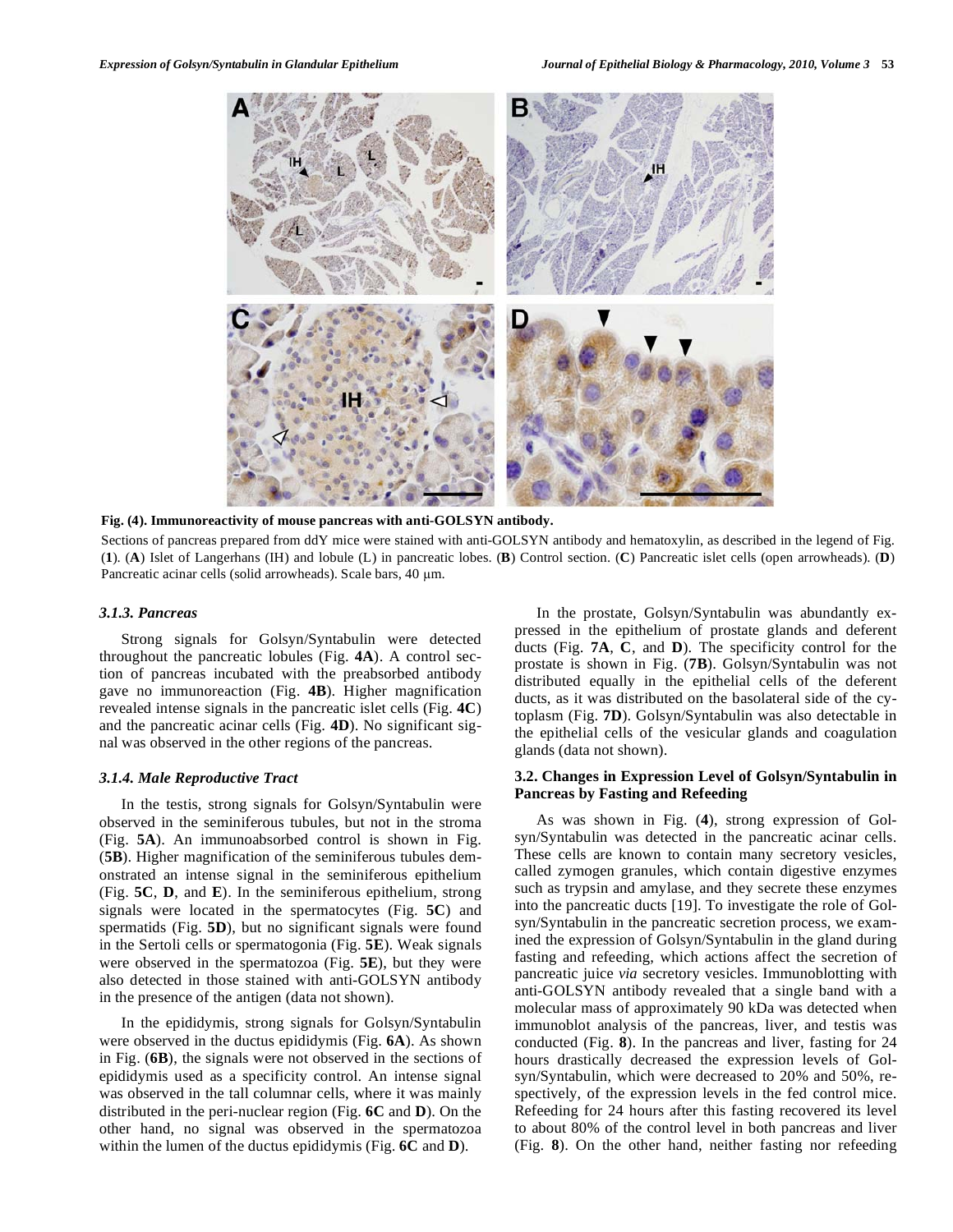

**Fig. (5). Mouse testis sections reacted with anti-GOLSYN antibody.** 

Sections of testis were prepared from ddY mice and stained with anti-GOLSYN antibody, as described in the legend in Fig. (**1**). (**A**) Seminiferous tubule (ST) and stroma in testis. (**B**) Control section. (**C**) Spermatocytes (open arrows). (**D**) Spermatids (solid arrows). (**E**) Sertoli cells (arrows), spermatogonia (open arrowheads), and spermatozoa (solid arrowheads). Scale bars, 40 m.

affected Golsyn/Syntabulin expression in the testis, a gland that has no secretory function for food digestion (Fig. **8**).

#### **3.3. Effect of Gastrin on Expression of Golsyn/Syntabulin**

 Gastrin is one of the most important bioactive substances in the gastrointestinal tract; and it is released from G cells, which are mainly located in the pyloric glands of the stomach [20, 21]. Vagal nerve stimulation caused by feeding stimulates acid secretion from parietal cells of the stomach through binding of gastrin to the receptors for cholecystokinin (CCK)-B [22, 23]. Gastrin also plays an important role in pancreatic acinar cells: its binding to the CCK-B receptor induces exocytosis of zymogen granules in acinar cells [24]. To know the relationship between the secretory process in acinar cells and Golsyn/Syntabulin expression, we studied the effect of gastrin on Golsyn/Syntabulin expression in the pancreas of fasted mice. Mice were injected with saline or 1 mg/kg gastrin at 24 hours after fasting, and tissue homogenates from the mice were then prepared and subjected to immunoblot analysis using the anti-GOLSYN antibody. In the pancreas, the level of Golsyn/Syntabulin was markedly increased (2.5-fold increase) by the gastrin injection, whereas it was not affected by saline administration (Fig. **9**). In liver and testis, neither gastrin nor saline affected Golsyn/Syntabulin expression (Fig. **9**). These results suggest a close relationship between secretion of digestive enzymes and Golsyn/Syntabulin expression in pancreatic acinar cells.

#### **3.4. Effect of Pilocarpine, a Vagal Nerve Stimulant, on Expression of Golsyn/Syntabulin**

 As mentioned above, vagal nerve stimulation caused by feeding plays an important role in promoting digestion of foods in the gastrointestinal tract [25]. So, we then examined the effect of a vagal nerve stimulant, pilocarpine, on Golsyn/Syntabulin expression in the mouse pancreas. Mice were housed with free access to food and water and then intraperitoneally injected with pilocarpine, after which homogenates were prepared from the pancreas and subjected to immuno-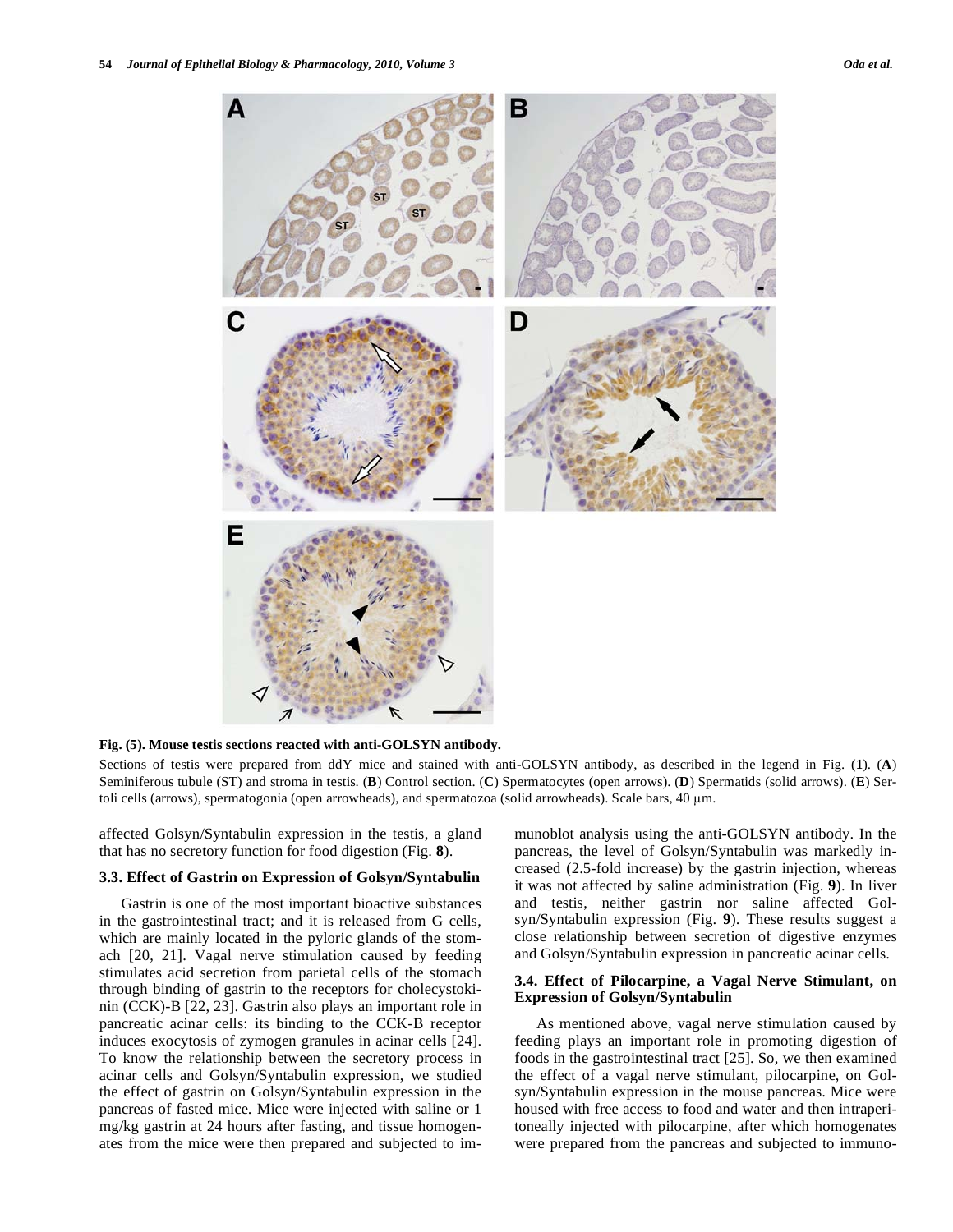

## **Fig. (6). Immuno-detection of Golsyn/Syntabulin in the mouse epididymis.**

Sections of epididymis were prepared from ddY mice and stained with anti-GOLSYN antibody, as described in the legend in Fig. (**1**). (**A**) Ductus epididymis (DE). (**B**) Control section. (**C**) and (**D**) Tall columnar cells (solid arrowheads) and spermatozoa (SZ) within the lumen of the ductus epididymis. Ep, epithelium. Scale bars, 40 µm.



# **Fig. (7). Mouse prostate sections reacted with anti-GOLSYN antibody.**

Sections of prostate were stained with anti-GOLSYN antibody and counterstained with hematoxylin as described in the legend of Fig. (**1**). (**A**) Deferent duct (Dt) and gland (G). (**B**) Control section. (**C**) Epithelial cells (EP, solid arrowheads) of a prostate gland. (**D**) Epithelial cells of a deferent duct (solid arrowheads). Scale bars, 40 µm.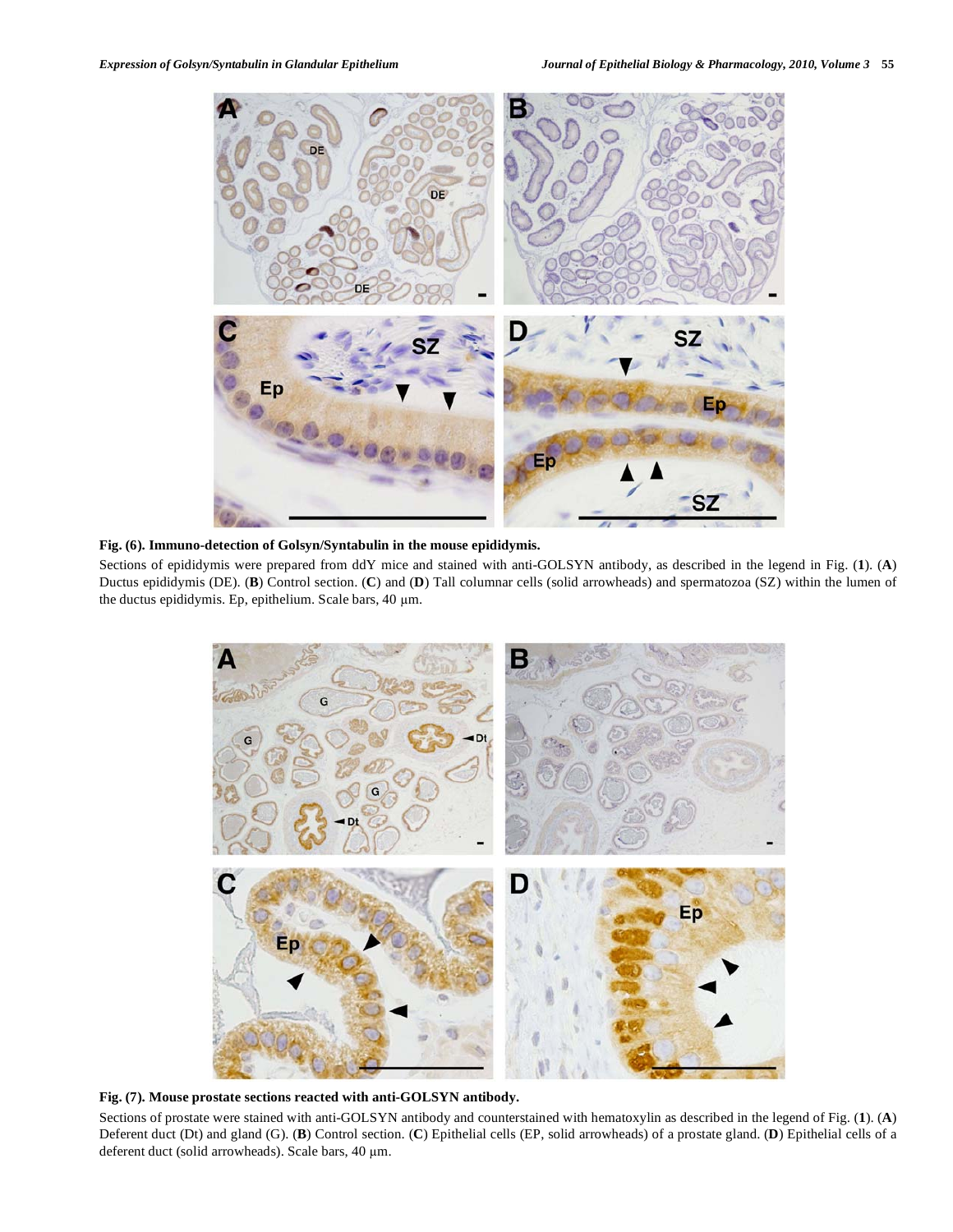

**Fig. (8). Effect of fasting and refeeding on Golsyn/Syntabulin expression in pancreas.** 

Homogenates were prepared from pancreas, liver, and testis of ddY mice that had been fed, fasted, or refed, as described in "Materials and Methodology;" and they were then subjected to immunoblot analysis using anti-GOLSYN antibody. The results of densitometric analysis of the data shown in the upper panels are indicated in the lower panels, in which each column represents the mean  $\pm$  S.E (n=5). Golsyn/Syntabulin level is indicated as the fold increase over the expression level in fed mice. \*, \*\*\*: P<0.05, P<0.001, respectively, compared with value for the fed group.  $\frac{***}{}$ : P<0.001, compared with value for the fasted group.



**Fig. (9). Effect of gastrin administration on Golsyn/Syntabulin expression in pancreas.** 

ddY mice fasted for 24 hours were injected with saline or 1 mg/kg gastrin. At 30 min after the injection, homogenates were prepared from pancreas, liver, and testis. The upper panels show an immunoblot analysis of the homogenates using anti-GOLSYN antibody. Quantitative analysis of Golsyn/Syntabulin protein was done on the immunoblots, and the data obtained from this analysis are indicated in the lower panels. Golsyn/Syntabulin levels are indicated as the fold increase over the expression level in the untreated fasted groups. Each bar represents the mean  $\pm$  S.E. of 5 experiments. \*\*: P<0.01, compared with the value for the saline-injected group.

blotting. As shown in Fig. (**10**), Golsyn/Syntabulin expression in the pancreas was elevated up to 2.5-fold at 15-30 minutes after the pilocarpine injection; and the elevated expression rapidly decreased thereafter. At 2 hours after pilocarpine addition, its expression level was approximately 10% of that in the untreated (control) mice and thereafter gradually recovered to the control level.

# **3.5. Zymogen Granules in Pancreatic Acinar Cells of the Fasted Mice**

 Zymogen granules in pancreatic acinar cells contain various enzymes such as trypsin, amylase, and lipase for food digestion [26]. The size of zymogen granules is known to enlarge in response to food deprivation [27, 28]. We prepared pancreatic sections from fed, fasted, and refed mice and stained the sections with hematoxylin–eosin. As shown in Fig. (**11B**), the area occupied by zymogen granules in the acinar cells increased at 24 hours after food deprivation: Acinar cells became rich in zymogen granules in these fasted mice. Refeeding after this food deprivation (Fig. **11C**) decreased the area occupied by granules to the control level (Fig. **11A**). On the other hand, alteration in the number of pancreatic acinar cells in the fasted and refed mice compared with the number for the fed ones was not observed (data not shown).

# **3.6. Zymogen Granules in Pancreatic Acinar Cells of Pilocarpine-Treated Mice**

 We next observed pancreatic acinar cells of the mice injected with pilocarpine. As shown in Fig. (**12**), pilocarpine markedly decreased the area occupied by zymogen granules at early times (e.g., 30 min, 1 hour, and 2 hours) after its administration. Thereafter, the area of zymogen granules in the acinar cells was recovered to the level seen in the control mice (compare Cont. and 24 h in Fig. **12**).

# **4. DISCUSSION**

 Earlier, we demonstrated that Golsyn/Syntabulin is ubiquitously expressed in various mouse organs including the brain at mRNA and protein levels [16, 17]. In the brain, nerve cells, but not glial cells, express Golsyn/Syntabulin; however, the cell types expressing Golsyn/Syntabulin in the organs other than the brain remained unclear. In this present study, we determined the expression of Golsyn/Syntabulin in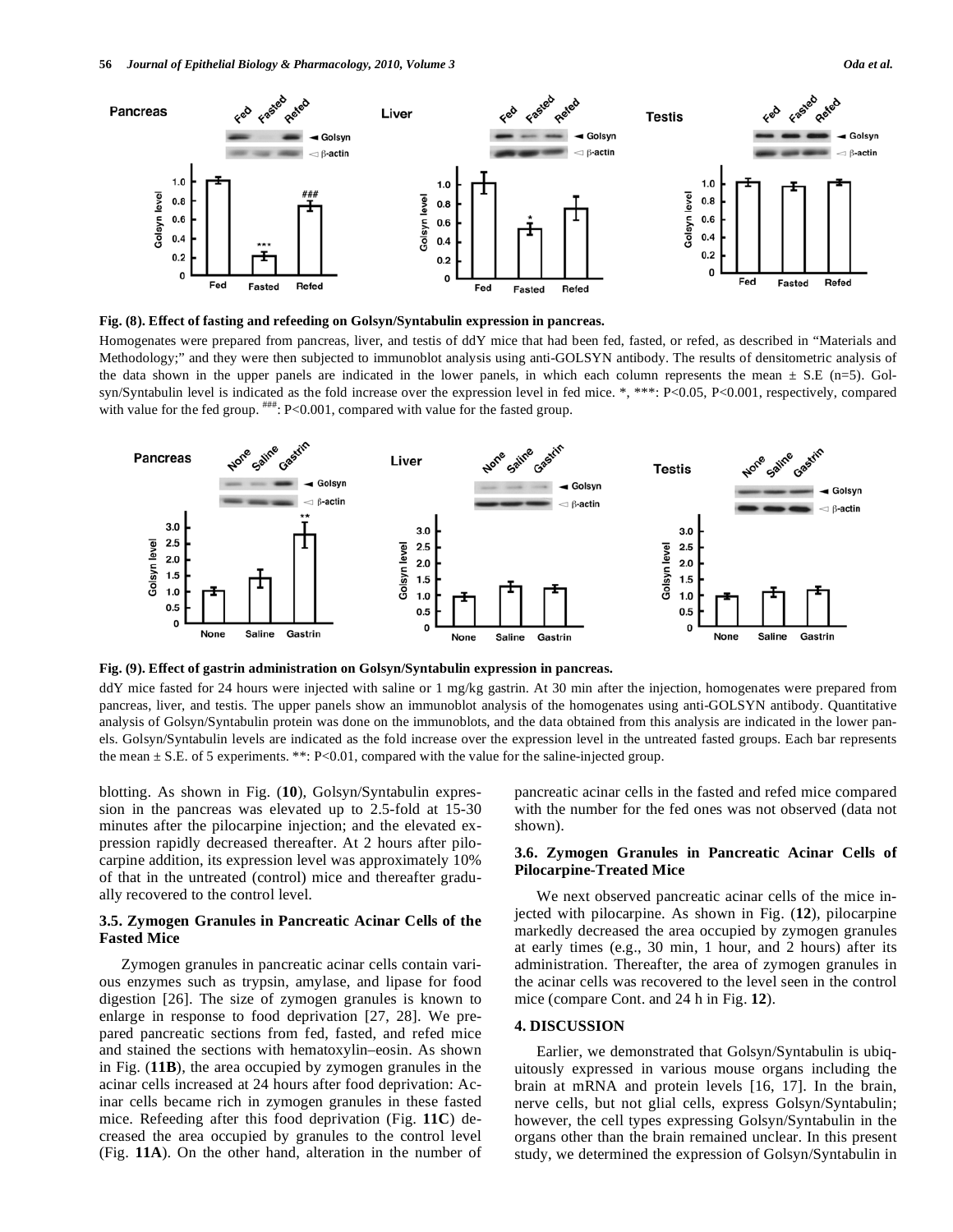

**Fig. (10). Time course of Golsyn/Syntabulin expression in pancreas after pilocarpine administration.** 

Pancreatic homogenates were prepared from ddY mice at the indicated times after pilocarpine injection and then subjected to immunoblot analysis using anti-GOLSYN antibody. The arrowhead in the upper panel indicates the position of Golsyn/Syntabulin. Each point in the lower panel represents the mean  $\pm$  S.E. of 3 experiments, n=3.  $*$ : P<0.05, vs. the fed group.  $^{#}_{#}$ : P<0.001, vs. the group at 15 min after pilocarpine administration. The Golsyn/Syntabulin level is indicated as the fold increase over the level for the untreated fasted group.

various mouse peripheral organs by immunohistochemical analysis using anti-GOLSYN antibody and found that Golsyn/Syntabulin was abundantly expressed in the glandular epithelium of various peripheral organs: In exocrine glands, specific expression of Golsyn/Syntabulin was observed in cell types that are known to be secretory cells, such as chief cells in the stomach, alveolar type II cells and bronchiolar epithelial cells in lung, pancreatic acinar cells, and glandular epithelial cells in the male reproductive tract; and in endocrine glands, Golsyn/Syntabulin was detected in pancreatic islet cells, which are endocrine cells that produce and release hormones including insulin and glucagon [29]. Thus, Golsyn/Syntabulin was expressed not only in exocrine cells but also in endocrine cells in the periphery, suggesting that this protein plays an important role in secretory processes.

 Besides that in glandular epithelium, Golsyn/Syntabulin was detectable in neuronal cells of peripheral plexuses such as Meissner's submucosal plexus and Auerbach's myenteric plexus in the small intestines (see Fig. **2D** and **E**). Golsyn/Syntabulin has been reported to be ubiquitously expressed in nerve cells of various brain regions of postnatal and adult mice [16, 17]. It thus appears that this protein plays a significant role in nerve cells of the periphery in addition to those of the brain.

 In the last half of this study, we focused on pancreatic acinar cells to examine the role of Golsyn/Syntabulin in the secretory process, because acinar cells are frequently used to investigate the mechanism of transport and exocytotic processes of secretory vesicles [30, 31]. Food deprivation for 24 hours decreased markedly the expression of Golsyn/Syntabulin in pancreas and liver, but it did not affect that in the testis, which has no secretory glands for the digestion of food (see Fig. **8**). The expression level of Golsyn/Syntabulin was recovered to almost the control level by refeeding, suggesting that its expression is closely associated with food intake. Gastrin, a hormone that stimulates zy-



**Fig. (11). Zymogen granules in pancreatic acinar cells of fasted mice.** 

Sections of pancreas were prepared from the fed (**A**), fasted (**B**), and refed (**C**) mice and then stained with hematoxylin–eosin. Note that zymogen granules are stained light red with hematoxylin– eosin, owing to their reactivity with eosin. Scale bar,  $20 \mu m$ .

mogen granule exocytosis in acinar cells, led to remarkable increase in Golsyn/Syntabulin expression in mice injected with this hormone. Furthermore, pilocarpine, a stimulator of the vagus nerve, elevated Golsyn/Syntabulin expression significantly (Fig. **10**) and concomitantly reduced the area occupied by zymogen granules in the pancreatic acinar cells (Fig. **12**). This reduction could have resulted from the exocytosis of zymogen granules, because digestive zymogen granules are utilized for the release of enzymes in response to vagal stimulation [32, 33]. In terms of area, zymogen granules in the acinar cells were recovered to the control level after pilocarpine administration (see Fig. **12**), but the Golsyn/Syntabulin level was still approximately 40% of the level seen in the untreated mice (see Fig. **10**, 6 h). These results are summarized in Fig. (**13**), which shows the effect of food deprivation, gastrin, and pilocarpine on Golsyn/Syntabulin level and the area occupied by zymogen granules. The Golsyn/Syntabulin level appears to correlate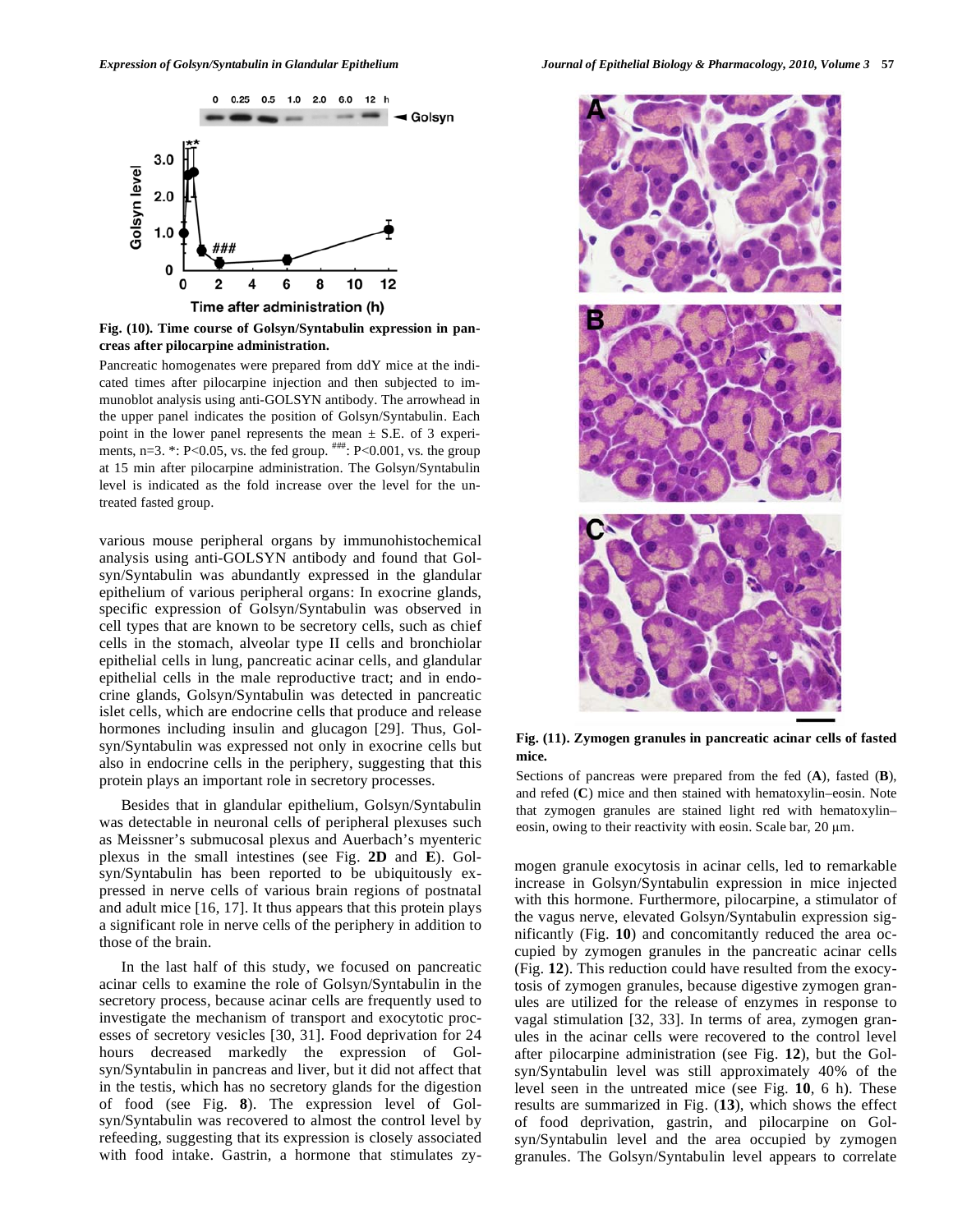



Sections of pancreas were prepared from the mice at the indicated times after injection of pilocarpine. The sections of the pancreas were stained with hematoxylin–eosin. Scale bar,  $20 \mu m$ .

with the process of secretion, but not with the area occupied by zymogen granules. Therefore, Golsyn/Syntabulin may play an important role in the processes of transport and/or exocytosis, rather than in the formation and/or maturation of zymogen granules in pancreatic acinar cells.

 In neurons, GOLSYN/Syntabulin acts as a linker that attaches syntaxin-1 cargo vesicles to kinesin I, enabling the transport of the vesicles to neuronal processes [13]. This fact supports our indication that Golsyn/Syntabulin is involved in secretory vesicle transport in epithelial cells in the periphery. However, it is unlikely that Golsyn/Syntabulin exerts its action through association with syntaxin 1, because syntaxin 1 is specifically expressed in neuronal cells of central and peripheral nerves [34]. A homology search for syntaxin 1 picked up syntaxins 2, 3, and 4, which, like syntaxin 1, belong to the SNARE family of proteins that mediates membrane fusion of organelles and/or transport vesicles [35]. Since syntaxins 2, 3, and 4 are expressed in the periphery as well as in the brain [34] and are localized to both plasma membrane and transport vesicles in epithelial cells [36, 37], they are potential candidates as binding partners for Golsyn/Syntabulin in epithelial cells. In fact, we have found that syntaxins 3 and 4, but not syntaxin 2, formed a complex with Golsyn/Syntabulin in HeLa cells that had been co-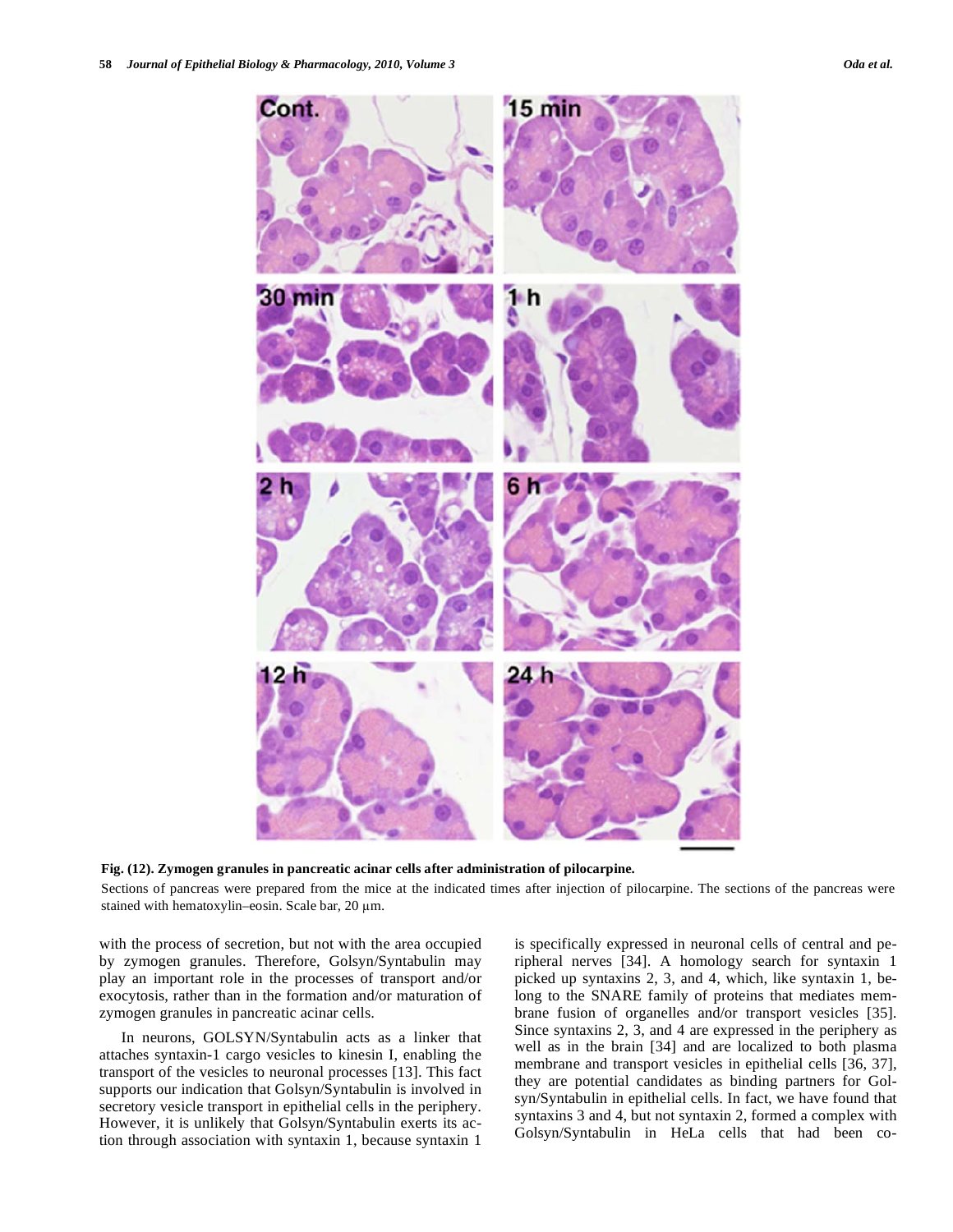

**Fig. (13). Role of Golsyn/Syntabulin in the secretory process in pancreatic acinar cells.**  The length of the closed arrows represents the expression level of Golsyn/Syntabulin. Gas, gastrin; Pilo, pilocarpine; N, nucleus.

transfected with cDNAs for syntaxins 3 or 4 and Golsyn/Syntabulin (unpublished data).

# **CONCLUSIONS**

 In conclusion, Golsyn/Syntabulin was abundantly expressed in secretory cells in glandular epithelium. Its expression level in the pancreas was drastically decreased by fasting. On the other hand, its expression was increased by gastrin and pilocarpine. These findings may indicate that Golsyn/Syntabulin plays an important role in secretory vesicle transport and/or exocytosis in secretory cells in the periphery. Further studies including the loss-of-function approach for studying Golsyn/Syntabulin in a variety of cells should provide us cues to clarify the physiological role of Golsyn/Syntabulin in vesicular trafficking.

## **ACKNOWLEDGEMENTS**

 We thank T. Miyake, Y. Mukuura, H. Iwasaki, and I. Ogita for technical assistance. This work was supported in part by a Fund for "Research for the Future" Program from the Japan Society for the Promotion of Science (JSPS) and Ministry of Education, Culture, Sports, Science and Technology (MEXT).

#### **ABBREVIATION**

GOLSYN = Golgi-localized syntaphilin-related protein

#### **REFERENCES**

- [1] Rothman JE. Mechanisms of intracellular protein transport. Nature 1994; 372: 55-63.
- [2] Bennett MK, Scheller RH. A molecular description of synaptic vesicle membrane trafficking. Annu Rev Biochem 1994; 63: 63- 100.
- [3] Pfeffer SR. Transport-vesicle targeting: tethers before SNAREs. Nat Cell Biol 1999; 1: E17-22.
- [4] Rothman JE, Wieland FT. Protein sorting by transport vesicles. Science 1996; 272: 227-34.
- [5] Zerial M, Stenmark H. Rab GTPases in vesicular transport. Curr Opin Cell Biol 1993; 5: 613-20.
- [6] Hirokawa N. Kinesin and dynein superfamily proteins and the mechanism of organelle transport. Science 1998; 279: 519-26.
- [7] Hong W. SNAREs and traffic. Biochim Biophys Acta 2005; 1744: 493-517.
- [8] Setou M, Seog DH, Tanaka Y, *et al*. Glutamate-receptor-interacting protein GRIP1 directly steers kinesin to dendrites. Nature 2002; 417: 83-7.
- [9] Nakagawa T, Setou M, Seog D, *et al*. A novel motor, KIF13A, transports mannose-6-phosphate receptor to plasma membrane through direct interaction with AP-1 complex. Cell 2000; 103: 569- 81.
- [10] Setou M, Nakagawa T, Seog DH, Hirokawa N. Kinesin superfamily motor protein KIF17 and mLin-10 in NMDA receptorcontaining vesicle transport. Science 2000; 288: 1796-802.
- [11] Lao G, Scheuss V, Gerwin CM, *et al*. Syntaphilin: a syntaxin-1 clamp that controls SNARE assembly. Neuron 2000; 25: 191-201.
- [12] Das S, Gerwin C, Sheng ZH. Syntaphilin binds to dynamin-1 and inhibits dynamin-dependent endocytosis. J Biol Chem 2003; 278: 41221-6.
- [13] Su Q, Cai Q, Gerwin C, Smith CL, Sheng ZH. Syntabulin is a microtubule-associated protein implicated in syntaxin transport in neurons. Nat Cell Biol 2004; 6: 941-53.
- [14] Cai Q, Pan PY, Sheng ZH. Syntabulin-kinesin-1 family member 5B-mediated axonal transport contributes to activity-dependent presynaptic assembly. J Neurosci 2007; 27: 7284-96.
- [15] Cai Q, Gerwin C, Sheng ZH. Syntabulin-mediated anterograde transport of mitochondria along neuronal processes. J Cell Biol 2005; 170: 959-69.
- [16] Funakoshi E, Hamano A, Fukui M, *et al*. Molecular cloning of the m-Golsyn gene and its expression in the mouse brain. Gene Exp 2006; 13: 27-40.
- [17] Funakoshi E, Fukui M, Hamano A, *et al*. Expression of m-Golsyn/Syntabulin gene during mouse brain development. Neurosci Lett 2006; 403: 244-9.
- [18] Funakoshi E, Nakagawa KY, Hamano A, *et al*. Molecular cloning and characterization of gene for Golgi-localized syntaphilin-related protein on human chromosome 8q23. Gene 2005; 344: 259-71.
- [19] Palade G. Intracellular aspects of the process of protein synthesis. Science 1975; 189: 347-58.
- [20] Beltrami CA, Fabris G, Marzola A, *et al*. Staining of gastrin cells with lead-haematoxylin. Histochem J 1975; 7: 95-9.
- [21] Boel E, Vuust J, Norris F, *et al*. Molecular cloning of human gastrin cDNA: evidence for evolution of gastrin by gene duplication. Proc Natl Acad Sci USA 1983; 80: 2866-9.
- [22] Sandvik AK, Waldum HL. CCK-B (gastrin) receptor regulates gastric histamine release and acid secretion. Am J Physiol 1991; 260: G925-8.